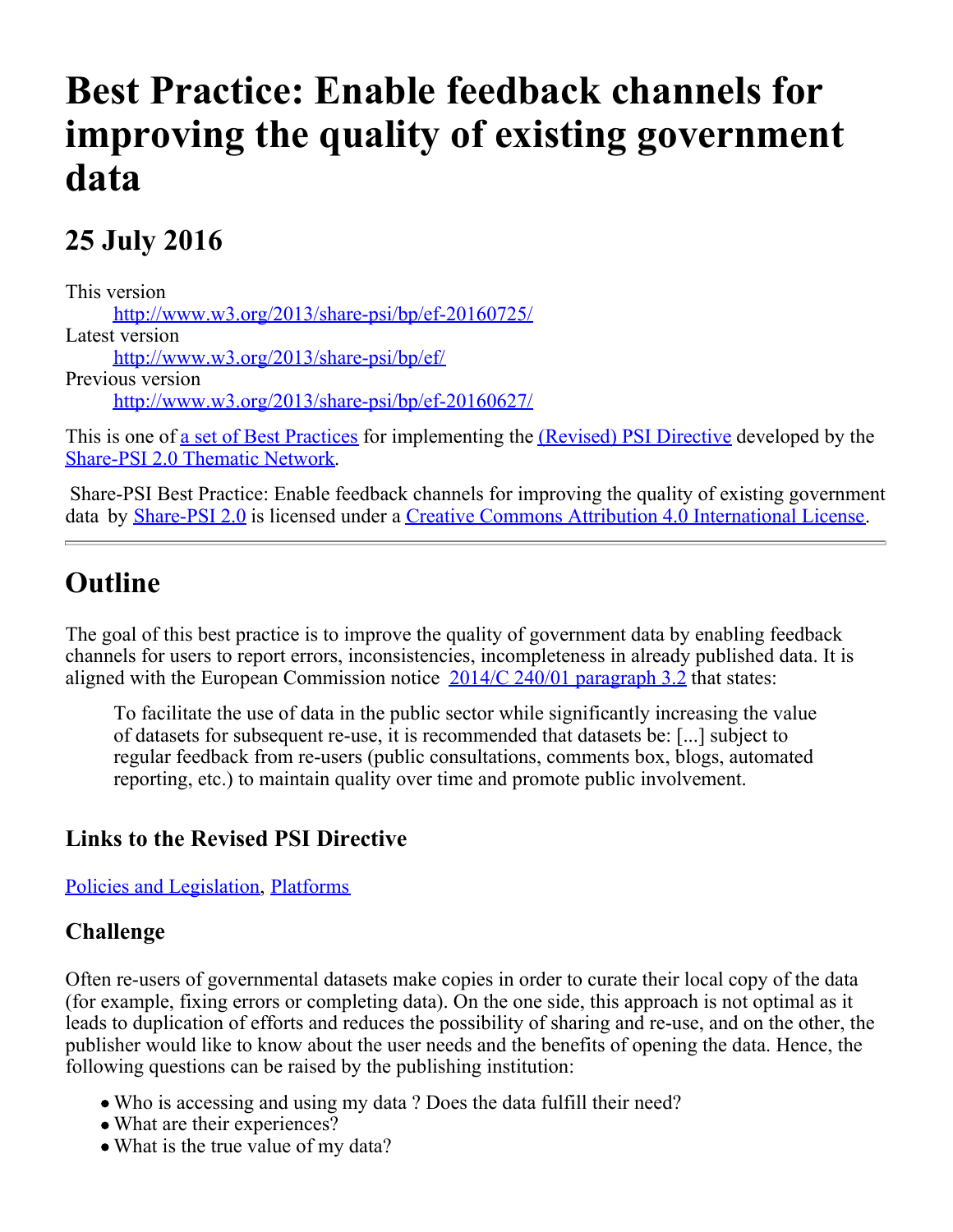• Can we increase our revenue by providing better services to our customers?

#### **Solution**

Responsible public sector bodies should provide feedback mechanisms through which stakeholders can identify mistakes and correct them where possible. One possible practical approach could be to use a distributed versioning system for the published data, such as GitHub, in order to improve open data as is common for open source software. Alternatively, provide a simple feedback loop using comment boxes, forums etc. Public sector bodies should actively encourage stakeholders/re-users to use these mechanisms.

#### **Why is this a Best Practice?**

Anyone using data, whether they're part of the organisation that creates it or an external re-user, will want the data to be accurate. This is difficult to achieve, requiring time and effort - i.e. it can be expensive. By creating mechanisms through which datasets can be corrected by the community of users, the cost is distributed. Although the data itself may not be crowd-sourced, its curation can be, to the benefit of everyone, including the publisher.

### **How do I implement this Best Practice?**

The publisher needs tools for collecting feedback. Innovative ways such as crowdsourcing can be used for collecting and improving the quality of existing government data sources. Issue tracking and bug reporting platforms are commonplace in open source software projects and such tools can readily be used for collecting feedback about datasets.

### **Where has this best practice been implemented?**

| Country           | Implementation                                              | <b>Contact Point</b>                                     |
|-------------------|-------------------------------------------------------------|----------------------------------------------------------|
| Poland            | Implementation of the revised re-use                        | Jacek Wolszczak, Ministry of                             |
|                   | Directive in Poland, Open Data Portal                       | Administration and Digitisation, Poland                  |
| Scotland          | <b>ALISS</b> service                                        | Peter Winstanley, Scottish Government,<br>UK             |
| EU                | FP7 ENGAGE project: feedback<br>mechanisms based on Web 2.0 | Charalampos Alexopoulos, University of<br>the Aegean, GR |
| Czech<br>Republic | Fórum pro otevřená data                                     | Michal Tošovský                                          |

### **References**

- Heather Broomfield, Agency for Public Management and eGovernment, [The Norwegian](https://www.w3.org/2013/share-psi/wiki/images/d/d2/NorwegianPublicSectorSharePSISamos.pdf) [Public Roads Administration Case Study](https://www.w3.org/2013/share-psi/wiki/images/d/d2/NorwegianPublicSectorSharePSISamos.pdf), The Norwegian Meteorological Institute Case Study, Norway
- Mateja Prešern, Ministry of Public Administration, [Supervizor application, Re-use of PSI with](https://www.w3.org/2013/share-psi/workshop/samos/supervizor) [a goal of strengthening the integrity and transparency](https://www.w3.org/2013/share-psi/workshop/samos/supervizor), Slovenia
- Lorenzo Canova, Antonio Vetrò, Marco Torchiano, Raimondo Iemma & Federico Morando, Politecnico di Torino, [OpenCoesione and Monithon - a Transparency Effort](https://www.w3.org/2013/share-psi/wiki/images/4/4a/OpenCoesioneAndMonithon-Samos-Final.pdf)[, Italy](https://www.w3.org/share-psi/workshop/Timisoara/kotmel)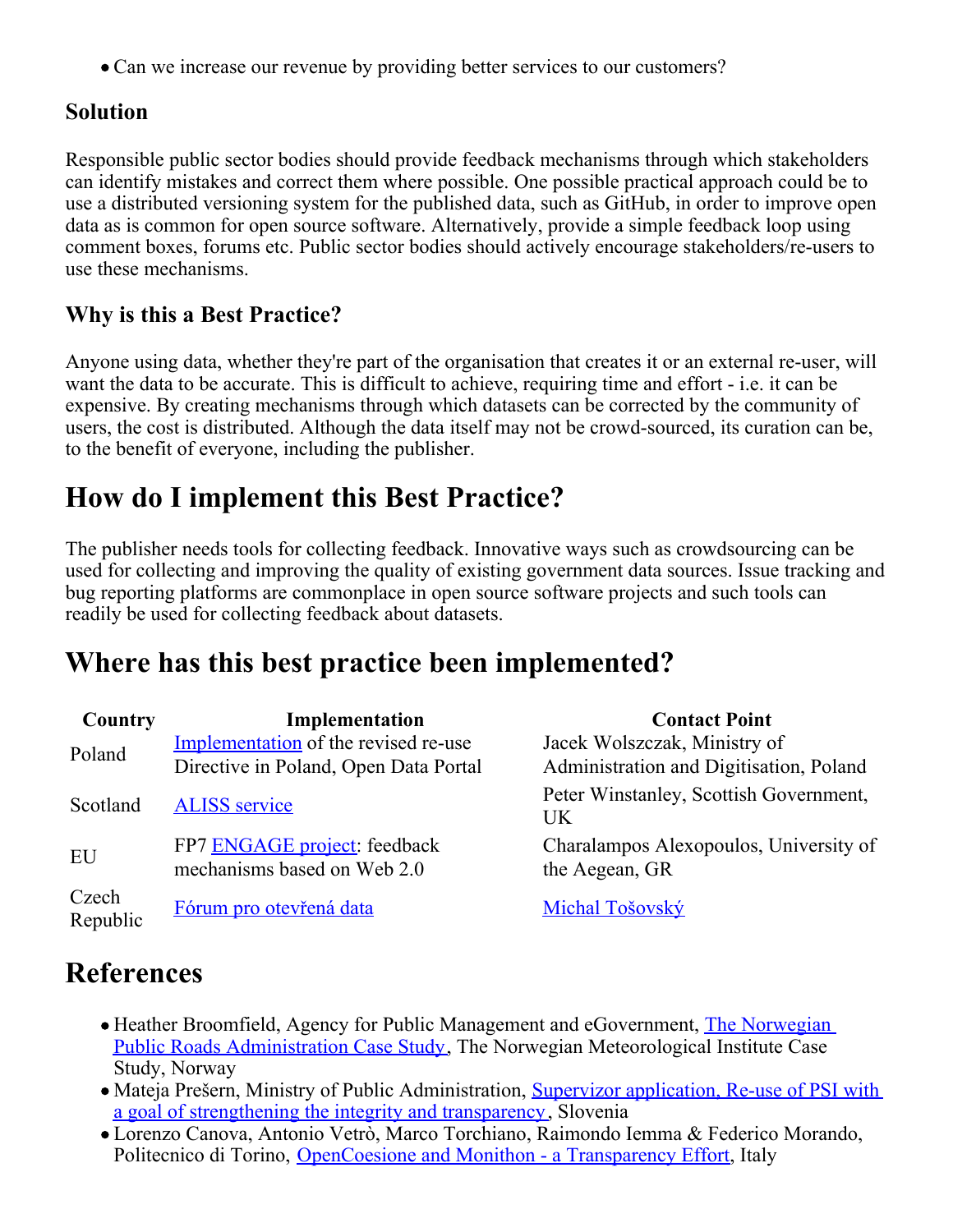- Benedikt Kotmel, Ministry of Finance, [Experiences of identifying datasets for sharing](https://www.w3.org/share-psi/workshop/Timisoara/kotmel), Czech Republic
- Jacek Wolszczak, Ministry of Administration and Digitization, [Implementation of the revised](https://www.w3.org/2013/share-psi/workshop/Timisoara/Jacek) [re-use Directive in Poland](https://www.w3.org/2013/share-psi/workshop/Timisoara/Jacek), Poland
- Amanda Smith & Sumika Sakanishi, ODI, [Publishing and improving the quality of open data](https://www.w3.org/2013/share-psi/wiki/Krems/Scribe#Publishing_and_improving_the_quality_of_open_data_with_Open_Data_Certificates.3B_Amanda_Smith_.26_Sumika_Sakanishi.3B_ODI) [with Open Data Certificates](https://www.w3.org/2013/share-psi/wiki/Krems/Scribe#Publishing_and_improving_the_quality_of_open_data_with_Open_Data_Certificates.3B_Amanda_Smith_.26_Sumika_Sakanishi.3B_ODI), United Kingdom
- Charalampos Alexopoulos, Euripidis Loukis, Yannis Charalabidis, 2014, [A Platform for](http://jedem.org/index.php/jedem/article/view/327) [Closing the Open Data Feedback Loop based on Web 2.0 functionality](http://jedem.org/index.php/jedem/article/view/327), JeDEM 6 (1): 62

# **Local Guidance**

This Best Practice is cited by, or is consistent with, the advice given within the following guides:

- (Austria) [Framework for Open Government Data Platforms](https://www.w3.org/2013/share-psi/lg/Austria#atGuide)
- (Belgium) [Open Data Handleiding](https://www.w3.org/2013/share-psi/lg/Belgium#vlGuide) Open Data Handbook
- (Croatia) [Preporuke o prilagodbi skupova podataka za javnu objavu i ponovno korištenje](https://www.w3.org/2013/share-psi/lg/Croatia#hrGuide) Open Data Guide, Croatia
- (CzechRepublic) [Standardy publikace a katalogizace otevřených dat veřejné správy ČR](https://www.w3.org/2013/share-psi/lg/CzechRepublic#czOpenDataStandards) Open Data Standards
- (Estonia) [Avaandmete loomise ja avaldamise juhend](https://www.w3.org/2013/share-psi/lg/Estonia#eeGuide) Open Data Guidelines
- (Finland) [Avoimen Datan Opas](https://www.w3.org/2013/share-psi/lg/Finland#fiOpenData) Open Data Guide
- (Germany) [Open Government Data Deutschland](https://www.w3.org/2013/share-psi/lg/Germany#deGuide)
- (Hungary) [Nyílt Adatok kézikönyv](https://www.w3.org/2013/share-psi/lg/Hungary#huGuide) Open Data Handbook
- (International) [Using Open Public Sector Information](https://www.w3.org/2013/share-psi/lg/International#togGuide)
- (International) [Open Data Handbook, Solutions Bank](https://www.w3.org/2013/share-psi/lg/International#okhbsb)
- (Italy) [Linee Guida Nazionali per la Valorizzazione del Patrimonio Informativo Pubblico](https://www.w3.org/2013/share-psi/lg/Italy#itGuide) National Development Guidelines for Public Sector Information
- (Latvia) [Atvērto datu vadlīnijas](https://www.w3.org/2013/share-psi/lg/Latvia#lvGuide) Open Data Guidelines
- (Lithuania) [Viešojo Sektoriaus Informacijos platinimo gerosios praktikos](https://www.w3.org/2013/share-psi/lg/Lithuania#ltGuide) Best Practices for Sharing Public Sector Information
- (Luxembourg) [Recommandations pour l'ouverture des données publiques](https://www.w3.org/2013/share-psi/lg/Luxembourg#luGuide) Recommendations for opening data
- (Malta) [PSI Directive Implementation & Internal Data Sharing Platform \(draft\)](https://www.w3.org/2013/share-psi/lg/Malta#mtGuide)
- (Norway) [Veileder i tilgjengeliggjøring av offentlige data](https://www.w3.org/2013/share-psi/lg/Norway#noOpenData) Guide to making public data available
- (Portugal) [Guia Dados Abertos AMA | Dados.gov](https://www.w3.org/2013/share-psi/lg/Portugal#ptGuide) Open Data Guide
- (Romania) [Ghid Pentru Publicarea Datelor Deschise](https://www.w3.org/2013/share-psi/lg/Romania#roGuide) Romanian Open Data Guide
- (Serbia) [Open Data Handbook](https://www.w3.org/2013/share-psi/lg/Serbia#rsGuide)
- (Spain) [Guía metodológica para planes open data sectoriales](https://www.w3.org/2013/share-psi/lg/Spain#mgsodp) Methodological Guide for Sectorial Open Data Plans
- (Spain) [Guía para el desarrollo de la Universidad Abierta](https://www.w3.org/2013/share-psi/lg/Spain#esou) Open University Development Guide
- (Spain) [Guía de aplicación de la Norma Técnica de Interoperabilidad de reutilización de](https://www.w3.org/2013/share-psi/lg/Spain#esnt) [recursos de información](https://www.w3.org/2013/share-psi/lg/Spain#esnt)Application Guide for Technical Interoperability Standard on PSI re-use
- (Spain) [Government Data Openness and Re-use](https://www.w3.org/2013/share-psi/lg/Spain#caGuide)
- (Spain) [Reutilización de la Información de los Servicios Públicos](https://www.w3.org/2013/share-psi/lg/Spain#esab) Open University Development Guide
- (Spain) [Decálogo Open Data](https://www.w3.org/2013/share-psi/lg/Spain#odd) Open Data Decalogue
- (Sweden) [Guiding principles for working with digital cultural heritage](https://www.w3.org/2013/share-psi/lg/Sweden#seGLAM)
- (UK) [Open Data Resource Pack](https://www.w3.org/2013/share-psi/lg/UK#scotGuide)
- (UK) [Birmingham and West Midlands Localised Guide for Open Data](https://www.w3.org/2013/share-psi/lg/UK#wmGuide)